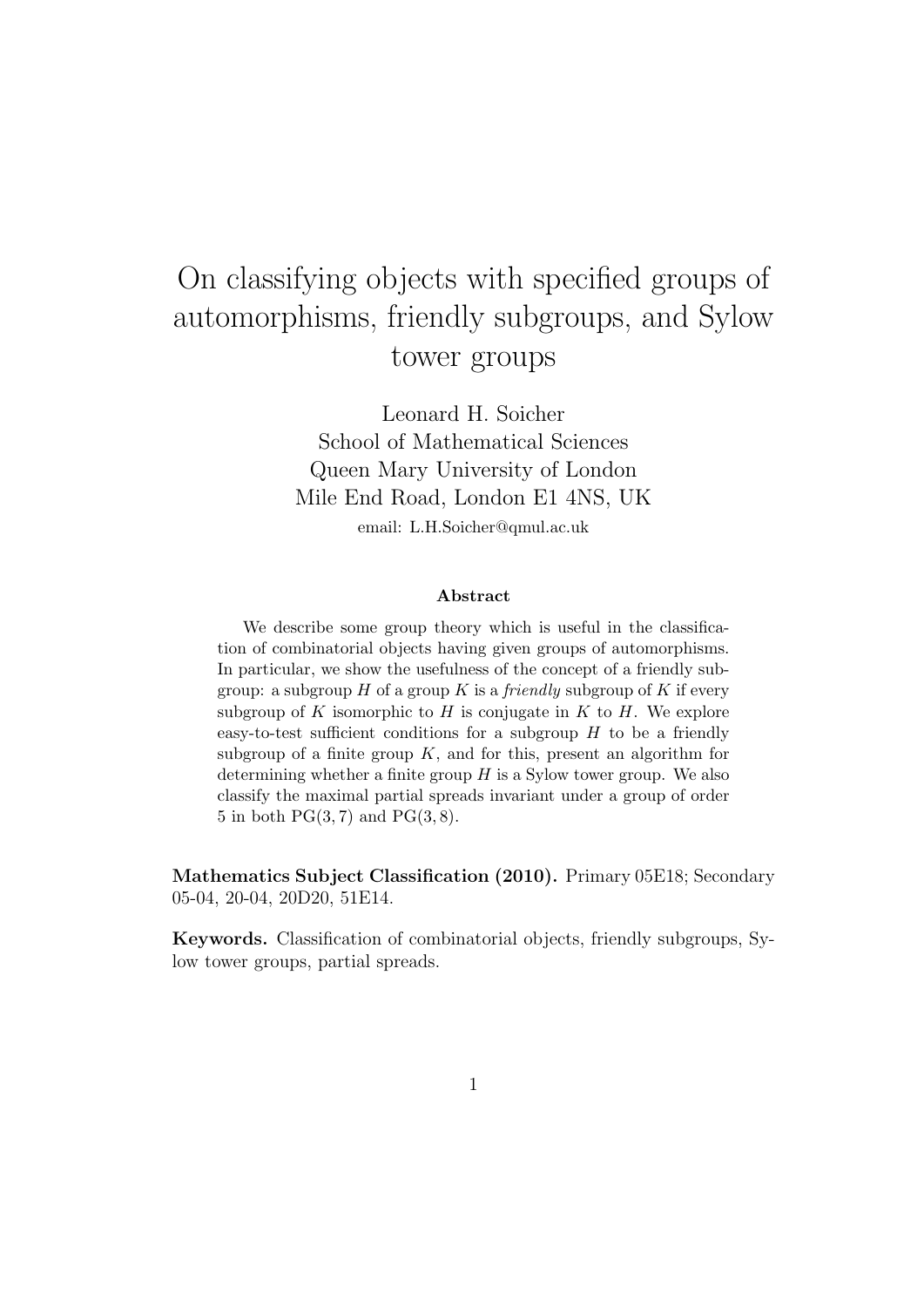### 1 Introduction

The following situation is common when classifying combinatorial objects. We have some appropriate finite G-set  $\Omega$ , and we want to classify the elements of  $\Omega$  satisfying a given G-invariant property, up to the action of the group G.

For example, suppose we are classifying  $t-(v, k, \lambda)$  designs up to isomorphism, for some given  $t, v, k, \lambda$ . Then  $G = \text{Sym}(v)$  and  $\Omega$  can be taken to be the set of all size  $b := \lambda {v \choose t}$  $\binom{v}{t}/\binom{k}{t}$  $_t^k$  multisets of k-subsets of  $V := \{1, \ldots, v\}$ . The action of G on  $\Omega$  is the natural one on multisets of subsets of V (the natural action on multisets is like the natural action on sets but with multiplicities preserved), and the property we require of an element  $\mathcal{B} \in \Omega$  is that every t-subset of V is contained in exactly  $\lambda$  elements of  $\mathcal{B}$ ; that is, we require that  $(V, \mathcal{B})$  is a  $t$ - $(v, k, \lambda)$  design.

Often a complete classification is too difficult, and we impose the additional condition that each object we seek is invariant under at least one of some specified (non-conjugate) subgroups of  $G$ . This is the situation we consider in this paper (see also [1], [4], [9], [10], [11], [14]). We are especially interested in the avoidance of unnecessary  $G$ -equivalence checks of  $H$ -invariant objects (which are often done via the determination of canonical G-orbit representatives of the given objects (see [8], [12], [13])), when often easier  $N_G(H)$ -equivalence checks suffice (where  $N_G(H) = \{x \in G : x^{-1}Hx = H\}$ ).

Our approach is group-theoretical, and we show the usefulness of friendly subgroups: a subgroup H of a group K is a *friendly* subgroup of K if every subgroup of K isomorphic to H is conjugate in K to H. We note that some of the algebraic approaches in  $[11]$  to the classification of t-designs invariant under a given group of automorphisms use Sylow subgroups in a similar way to one way we employ friendly subgroups. See also [10].

After giving illustrative examples (the classification of the maximal partial spreads invariant under a group of order 5 in both  $PG(3, 7)$  and  $PG(3, 8)$ , we shall explore easy-to-test sufficient conditions for a subgroup  $H$  to be a friendly subgroup of a finite group  $K$ , and for this, present an algorithm for determining whether a finite group  $H$  is a Sylow tower group.

The theory in this paper is implemented in the DESIGN package [15]. This GAP [2] package can construct, classify, partition and study block designs satisfying a very wide range of user-specified properties, including being invariant under a given group  $H$  of automorphisms. The designs may be t-designs (with or without repeated blocks), but in general need not have constant block-size nor constant replication-number.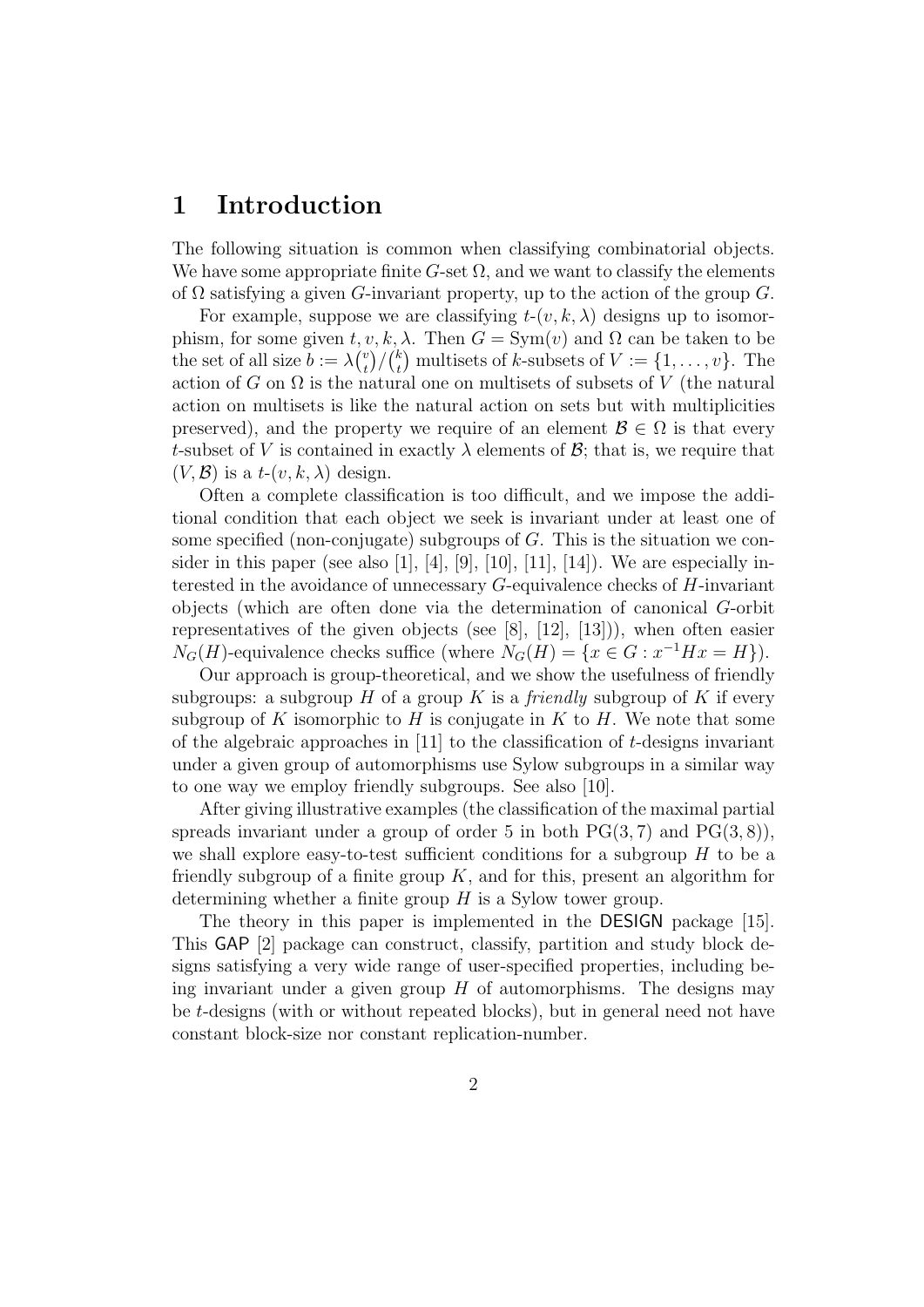# 2 Friendly subgroups

The usefulness of friendly subgroups is based on the following two straightforward results.

**Proposition 2.1** Let G be a group acting on a set  $\Omega$ , and let  $\mathcal{A}, \mathcal{B} \in \Omega$ , with H a friendly subgroup of  $G_A$  (the stabiliser in G of A), and H a subgroup of  $G_{\mathcal{B}}$ . Then A and B are in the same G-orbit if and only if they are in the same  $N_G(H)$ -orbit.

*Proof.* The if-part is trivial. For the converse, suppose  $x \in G$  with  $\mathcal{A}^x = \mathcal{B}$ . Then  $G_{\mathcal{B}} = (G_{\mathcal{A}})^x = x^{-1}G_{\mathcal{A}}x$ , and so  $H^x$  is a friendly subgroup of  $G_{\mathcal{B}}$ . Since  $H \leq G_{\mathcal{B}}$ , it must be conjugate in  $G_{\mathcal{B}}$  to  $H^x$ , and so there is a  $y \in G_{\mathcal{B}}$  with  $H^{xy} = H$ . We thus have  $xy \in N_G(H)$  and  $\mathcal{A}^{xy} = \mathcal{B}^y = \mathcal{B}$ . Е

**Proposition 2.2** Let G be a group acting on a set  $\Omega$ , and let  $\mathcal{A}, \mathcal{B} \in \Omega$ , with H a friendly subgroup of  $G_A$ . Then if B is in the same G-orbit as A, every subgroup of  $G_{\mathcal{B}}$  that is isomorphic to H is conjugate in G to H.

*Proof.* Suppose  $x \in G$  with  $\mathcal{A}^x = \mathcal{B}$ . Then  $G_{\mathcal{B}} = (G_{\mathcal{A}})^x$ , and so  $H^x$  is a friendly subgroup of  $G_{\mathcal{B}}$ . Thus, if  $J \leq G_{\mathcal{B}}$  with  $J \cong H$ , then J is conjugate in  $G_{\mathcal{B}}$  to  $H^x$ , and so J is conjugate in G to H.

When classifying  $H$ -invariant objects up to  $G$ -equivalence (that is, up to being in the same G-orbit), for a given  $H \leq G$ , one often first classifies the objects up to  $N_G(H)$ -equivalence (see [1], [15]). Proposition 2.1 allows us to avoid many tests to determine G-equivalence when  $N_G(H)$ -orbit representatives of the H-invariant objects have already been determined. For such an  $N_G(H)$ -orbit representative A, if H is a friendly subgroup of  $G_A$  then no G-equivalence tests involving A are required.

When classifying objects such that each is invariant under at least one of the groups in a given set  $\{H_1, \ldots, H_m\}$  of pairwise isomorphic, but nonconjugate, subgroups of  $G$  (such as a set of conjugacy class representatives of the subgroups of some prime order  $p$ ), Proposition 2.2 allows us to avoid many tests to determine when an  $H_i$ -invariant object is G-equivalent to an  $H_j$ -invariant one. For a given  $H_i$ -invariant A, if  $H_i$  is a friendly subgroup of  $G_{\mathcal{A}}$ , then  $\mathcal A$  cannot be in the same G-orbit as an  $H_i$ -invariant object, when  $i \neq j$ .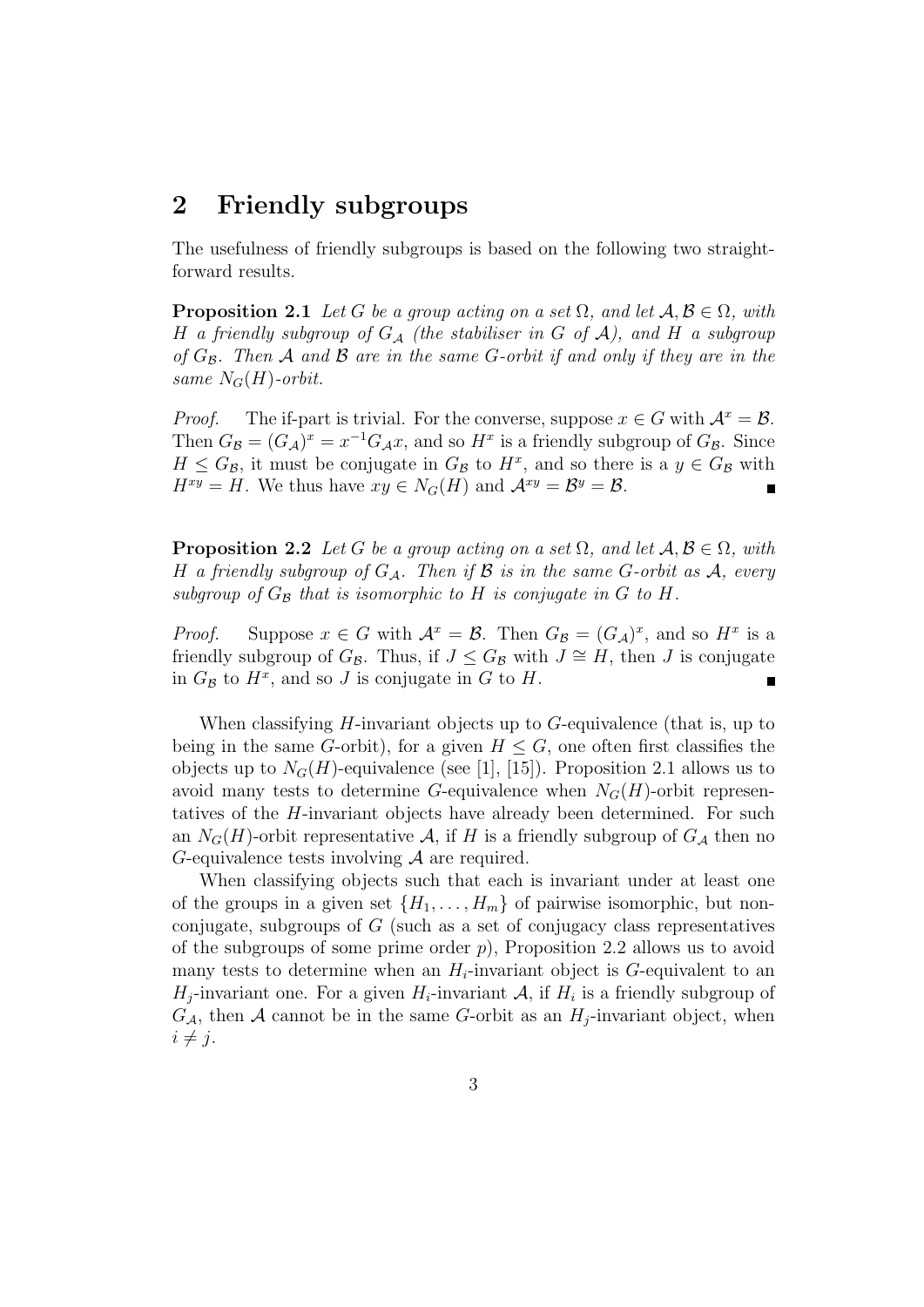We note that, unlike the methods given in [10], [11], we generally need to be able to directly compute the G-stabilisers (automorphism groups) of the objects we classify, but this avoids certain other computations often required by the methods in [10], [11]. Depending on the problem under consideration, determining G-stabilisers can be easier in practice than determining canonical G-orbit representatives (which is what we aim to avoid having to do). For example, in GAP, when  $G$  is a permutation group, determining stabilisers of point-sets is faster in practice than Linton's important procedure [12] to find the lexicographically least set in a G-orbit of a given point-set. Although methods more efficient than Linton's are being developed [8], they still appear to require more work than determining a G-stabiliser of the set under consideration. On the other hand, there appears to be little time difference to computing the automorphism group of a graph and also canonically labelling that graph using nauty [13]. Sometimes, however, it is possible to avoid computing G-stabilisers altogether, for we may be able to deduce that a non-trivial subgroup  $J$  of our assumed group of automorphisms  $H$  must be a friendly subgroup of any possible automorphism group of the objects we seek. (See [11] for some instances of this and also our illustrative examples in the next section.) Then Proposition 2.1 tells us that to classify our  $H$ -invariant objects up to isomorphism, it suffices to classify them up to  $N_G(J)$ -equivalence.

# 3 Illustrative examples

To illustrate the application of friendly subgroups, we now describe the classification of the maximal partial spreads invariant under a group of order 5 in both  $PG(3, 7)$  and  $PG(3, 8)$ . Some of the explanation below is taken from the author's webpage [17].

First, some definitions. Let V be an  $(n + 1)$ -dimensional vector space over the finite field  $\mathbb{F}_q$ . The projective space  $PG(n, q)$  is the geometry whose elements are the subspaces of  $V$ , with two elements being *incident* if one is contained in the other. The *points* and *lines* of  $PG(n, q)$  are respectively the 1- and 2-dimensional subspaces of  $V$ . We identify a line with the set of points it contains. A *partial spread* in  $PG(n, q)$  is a set of lines, no pair of which has a point in common, and a partial spread in  $PG(n, q)$  is maximal if it is not properly contained in any partial spread of  $PG(n, q)$ . Two partial spreads in  $PG(n, q)$  are *equivalent* if there is an element of the projective general linear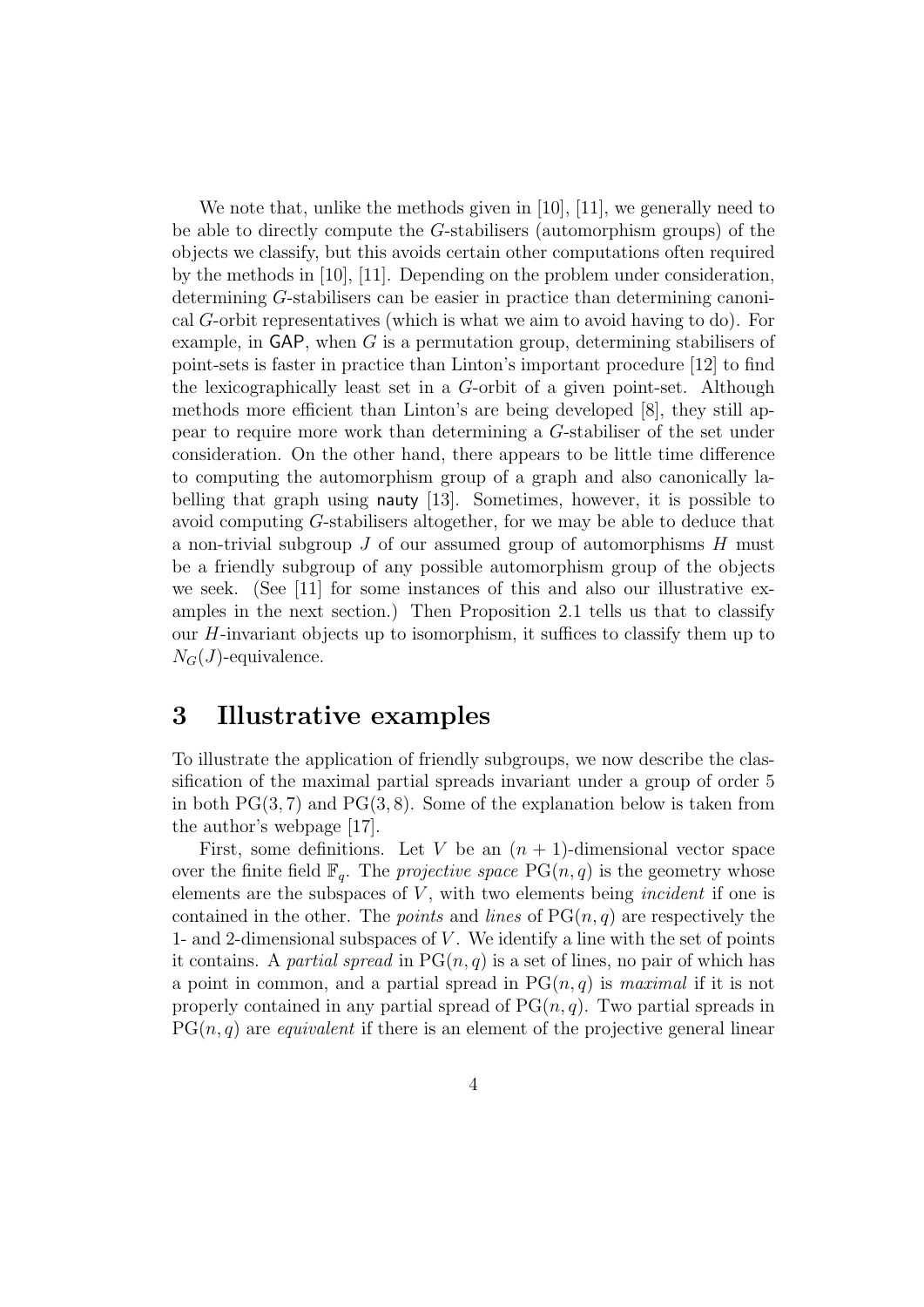group  $PGL(n + 1, q)$  (acting naturally on sets of projective lines) mapping one of the partial spreads to the other.

To classify the maximal partial spreads in  $PG(n, q)$  invariant under a given subgroup H of  $G := \text{PGL}(n+1, q)$ , we form the graph  $\Delta$  whose vertices are the H-orbits of pairwise disjoint lines, with two vertices of  $\Delta$  joined by an edge precisely when the vertices are distinct and their union is again a set of pairwise disjoint lines. Then the  $H$ -invariant partial spreads correspond to the cliques of  $\Delta$ , and the H-invariant maximal partial spreads are precisely the unions U of the maximal cliques of  $\Delta$ , such that no line of PG $(n, q)$  not in U is disjoint from every line in U. Now the normaliser  $N := N_G(H)$  of H acts as a group of automorphisms of  $\Delta$ , and we use the GRAPE package [16] to construct  $\Delta$  and determine its maximal cliques, up to the action of N. We then determine which of these cliques gives us a maximal partial spread. The question then is, which elements of the resulting set  $M$  of  $N$ inequivalent maximal partial spreads are equivalent under the action of G? If H is a friendly subgroup of each G-stabiliser of a partial spread in  $M$ , then we know that the elements of  $M$  are pairwise inequivalent. This is in fact the case when  $n = 3$ ,  $q = 7$  or 8, and H is a subgroup of order 5.

Now a Sylow 5-subgroup of  $G := \text{PGL}(4, 7)$  is cyclic of order 25. It follows that there is a single  $G$ -conjugacy class of subgroups of order 5. Let  $H$  be such a subgroup, and let  $N = N_G(H)$ . We have  $|G| = 4635182361600$  and  $|N| = 1600.$ 

For  $(n, q) = (3, 7)$  we construct the graph  $\Delta$  on *H*-orbits of pairwise disjoint lines, as described above, and find that  $\Delta$  has just 410 vertices. We then find the maximal cliques of  $\Delta$ , up to N-equivalence, and determine those corresponding to maximal partial spreads of  $PG(3, 7)$ , obtaining the set M as above of maximal partial spreads. All this work takes under 26 seconds of CPU-time on a Pentium i5 PC running Linux.

Now if K is any subgroup of G containing  $H$ , then H must be a friendly subgroup of K, since H is either a Sylow 5-subgroup of K, or the unique subgroup of order 5 in a Sylow 5-subgroup of  $K$ . Thus,  $M$  is a set of  $G$ equivalence class representatives of the H-invariant maximal partial spreads. Counting the maximal partial spreads of  $PG(3, 7)$  invariant under a group of order 5 we find that, up to equivalence, there are exactly

426, 1332, 419, 94, 15, 15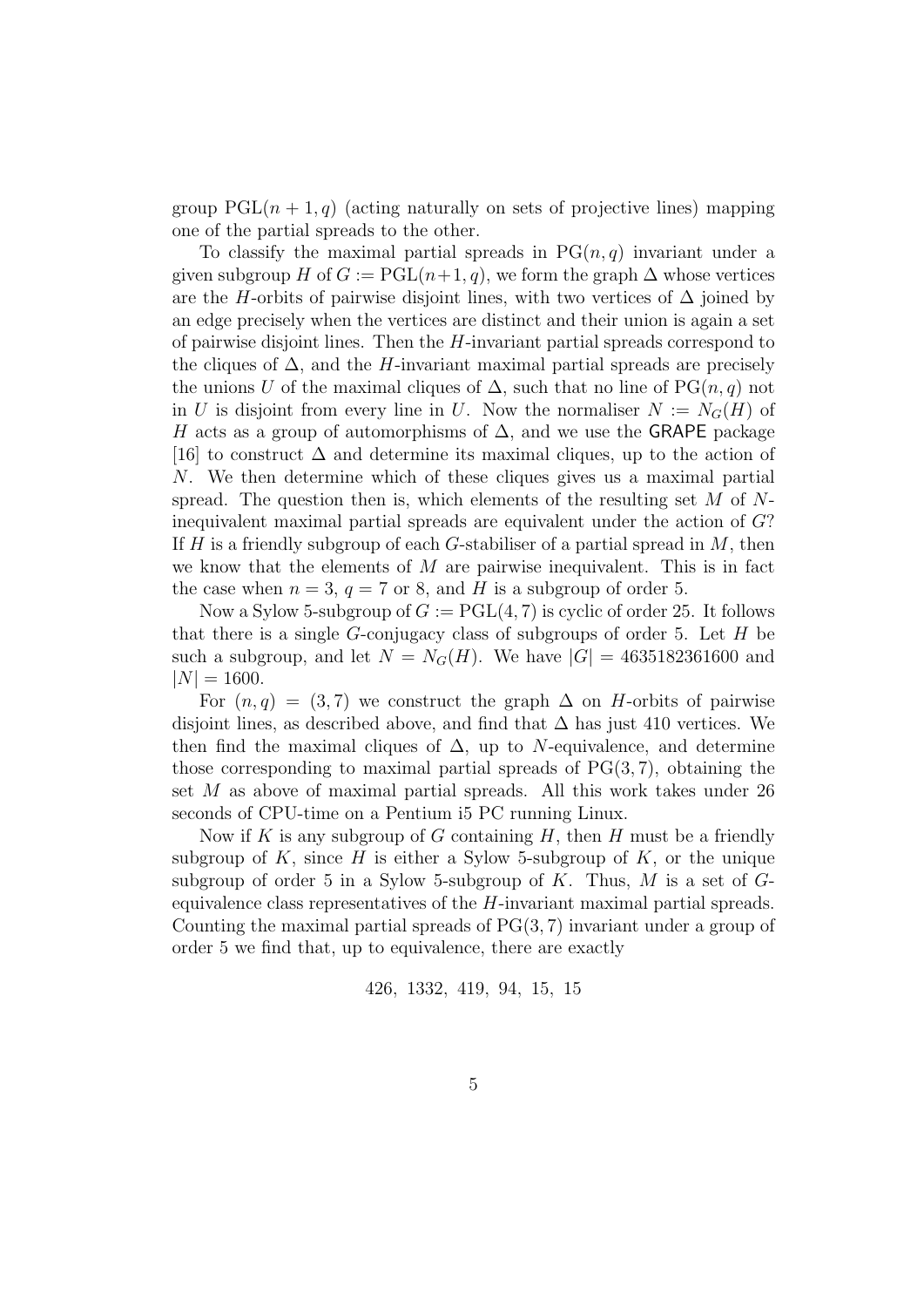such maximal partial spreads of respective sizes

25, 30, 35, 40, 45, 50

(and no others). An unnecessary (but reassuring) check for G-inequivalence of these maximal partial spreads using Steve Linton's program described in [12] (and available in [16] as the function SmallestImageSet) took about 3140 CPU-seconds.

Since a Sylow 5-subgroup of  $G := \text{PGL}(4, 8)$  is also cyclic (in fact it is cyclic of order 5), we may classify the maximal partial spreads in  $PG(3, 8)$ invariant under a group  $H$  of order 5 as we did in PG $(3, 7)$ . We find that, up to  $N_G(H)$ -equivalence, and hence up to G-equivalence, there are exactly

3, 7530, 80501, 33738, 3111, 237, 18

such maximal partial spreads of respective sizes

25, 30, 35, 40, 45, 50, 65

(and no others). The total time taken for this classification was about 2133 CPU-seconds (without any final unnecessary checks for G-inequivalence). We believe it was previously unknown that  $PG(3, 8)$  has a maximal partial spread having as few as 25 lines (see [7]).

## 4 Verifying friendliness

Given finite groups  $H$  and  $K$ , with  $H$  a subgroup of  $K$ , it is often possible to use relatively cheap computational tests to verify that  $H$  is a friendly subgroup of  $K$  (when it is such a subgroup). This is often the case when H is a Hall subgroup of K, that is, when the order of H is coprime to its index in  $K$ . In particular, if  $H$  is a Sylow tower group (defined below) and a Hall subgroup of K then H is a friendly subgroup of K (see Theorem 4.1). Typically in our applications,  $H$  is small and fixed for many overgroups  $K$ .

Suppose H is a finite group, and  $1 = T_0 < T_1 < ... < T_k = H$  is a normal series for H, such that, for  $i = 1, \ldots, k, T_i/T_{i-1}$  is isomorphic to a Sylow  $p_i$ -subgroup of H, for some prime  $p_i$  dividing |H|. Then H is called a Sylow tower group having complexion  $(p_1, \ldots, p_k)$  (unlike some authors, we do not require that a Sylow tower group has a complexion  $(p_1, \ldots, p_k)$  satisfying  $p_1 > \cdots > p_k$ . In the next section we give an algorithm to determine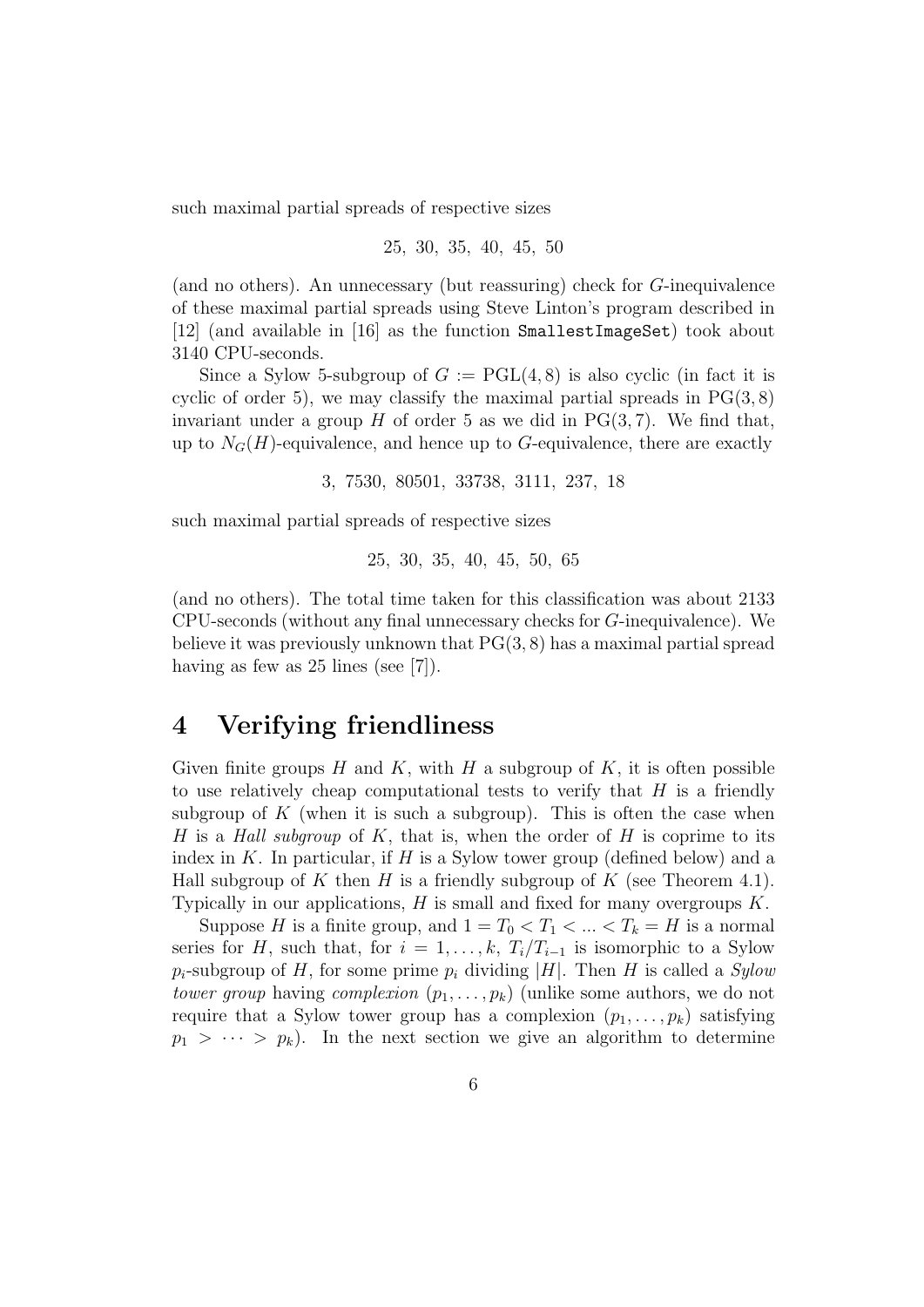whether a given finite group is a Sylow tower group. Note that if a finite group  $H$  is a Sylow tower group then  $H$  is soluble, but the converse does not hold in general. However, each finite supersoluble group is a Sylow tower group (see [6]).

The following result details many instances of friendly subgroups of finite groups.

**Theorem 4.1** Let K be a finite group and H a subgroup of K. Then H is a friendly subgroup of  $K$  if one or more of the following holds:

- 1.  $H = K$ ;
- 2. K is cyclic;
- 3. H is a Hall subgroup of K and H is a Sylow tower group;
- 4. H is a nilpotent Hall subgroup of K (such as a Sylow subgroup), or more generally, H is a friendly subgroup of a nilpotent Hall subgroup of  $K$ ;
- 5. K is soluble and H is a Hall subgroup of K, or more generally, K is soluble and H is a friendly subgroup of a Hall subgroup of  $K$ ;
- 6. H is a simple normal subgroup of K and  $|H|^2$  does not divide  $|K|$ .

#### Proof.

- 1. Trivial.
- 2. If K is cyclic then H is the unique subgroup of K of order  $|H|$ .
- 3. Suppose  $H$  is a Hall subgroup of  $K$  and is a Sylow tower group of complexion  $(p_1, \ldots, p_k)$ . Now if  $J \leq K$  with  $J \cong H$  then J is also a Hall subgroup of K and a Sylow tower group of complexion  $(p_1, \ldots, p_k)$ , so by [6, Theorem A1],  $J$  is conjugate to  $H$ .
- 4. Suppose that  $H$  is a friendly subgroup of a nilpotent Hall subgroup  $L$ of K, and that  $J \leq K$  with  $J \cong H$ . Then, by [18], J is conjugate to a subgroup  $J^*$  of L, and since H is a friendly subgroup of L,  $J^*$  (being isomorphic to  $H$ ) is conjugate to  $H$ .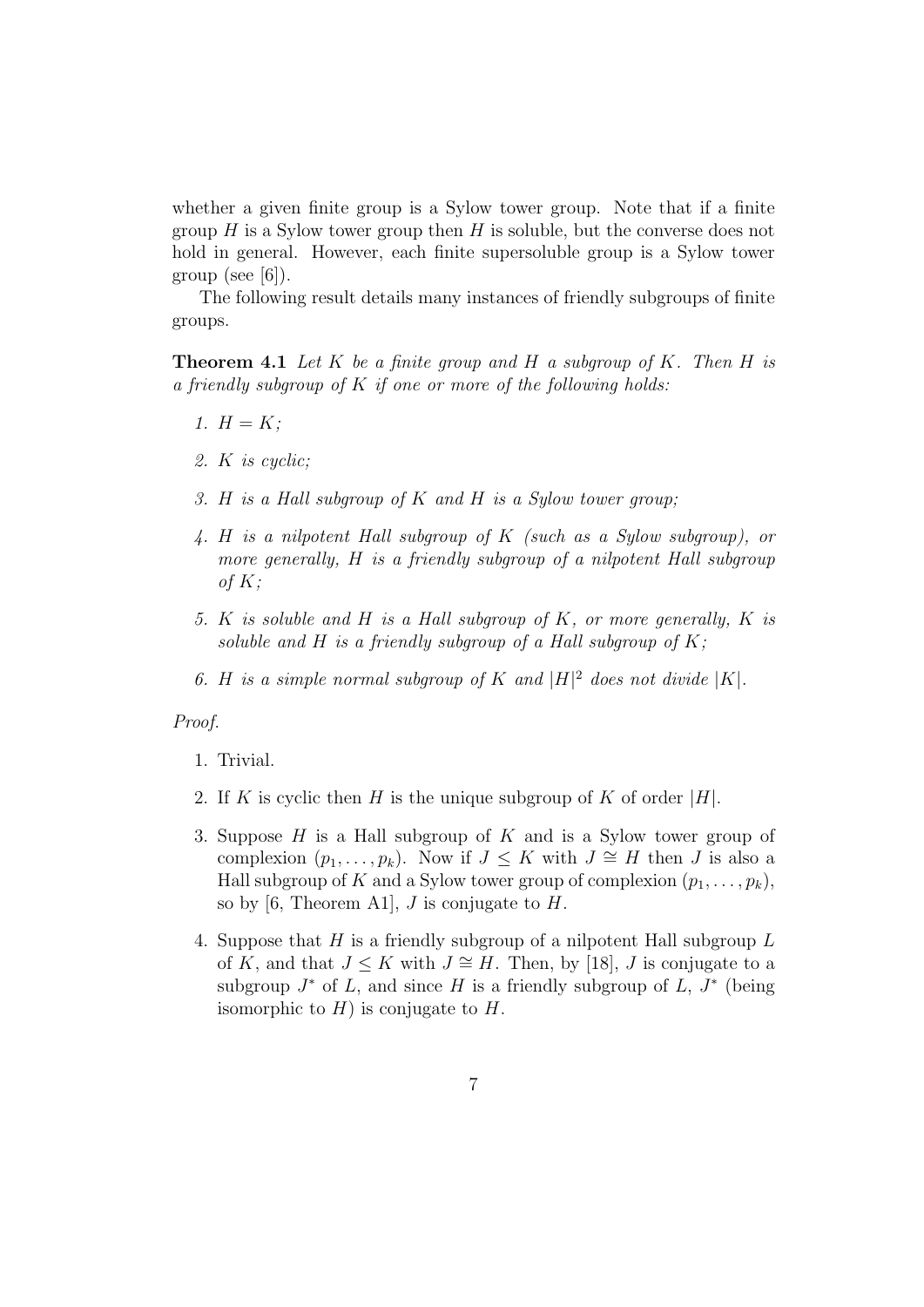- 5. Suppose K is soluble, that H is a friendly subgroup of a Hall subgroup L of K, and that  $J \leq K$  with  $J \cong H$ . Then, by [5], J is conjugate to a subgroup  $J^*$  of L, and since H is a friendly subgroup of L,  $J^*$  (being isomorphic to  $H$ ) is conjugate to  $H$ .
- 6. Suppose H is a simple normal subgroup of K. Let  $J \leq K$  with  $H \neq$  $J \cong H$ . Since  $H \cap J$  is a normal subgroup of J, we must have  $H \cap J = 1$ , and so HJ is a subgroup of K of order  $|H|^2$ . Thus, if  $|H|^2$  does not divide  $|K|$ , then H is the only subgroup of its isomorphism class in K.

It is worth noting that F. Gross, using the Classification of Finite Simple Groups, shows that every odd-order Hall subgroup of a finite group is a friendly subgroup of that group (see [3]), but I prefer not to use this sledgehammer to crack the odd nut.

# 5 Determining whether  $H$  is a Sylow tower group

We now present an algorithm which determines whether a given finite group  $H$  is a Sylow tower group. The algorithm given here is implemented in GAP and works well in practice for permutation groups and PC-groups (groups with polycyclic presentations), making use of the ability to compute a set of representatives of the Sylow subgroups of a given finite soluble group.

Suppose H is a finite group, and suppose  $1 = T_0 < T_1 < ... < T_m \leq H$ , such that, for  $i = 1, \ldots, m$ ,  $T_i$  is a normal subgroup of H and  $T_i/T_{i-1}$  is isomorphic to a Sylow  $p_i$ -subgroup of H, for some prime  $p_i$  dividing |H|. Then  $(T_0, \ldots, T_m)$  is called a *partial Sylow tower* for H, having *complexion*  $(p_1, \ldots, p_m)$ , and a partial Sylow tower for H is a *Sylow tower* for H if its last element is equal to H.

**Lemma 5.1** Suppose  $(T_0, \ldots, T_m)$  is a partial Sylow tower, having complexion  $(p_1, \ldots, p_m)$ , for a finite group H, and let  $i \in \{1, \ldots, m\}$ . Then  $T_i = T_{i-1}P$ , for every Sylow  $p_i$ -subgroup P of H.

*Proof.* Since  $T_i/T_{i-1}$  is isomorphic to a Sylow  $p_i$ -subgroup of H, the order of  $T_i$  is such that  $T_i$  contains a Sylow  $p_i$ -subgroup of H, and since  $T_i$  is normal

 $\blacksquare$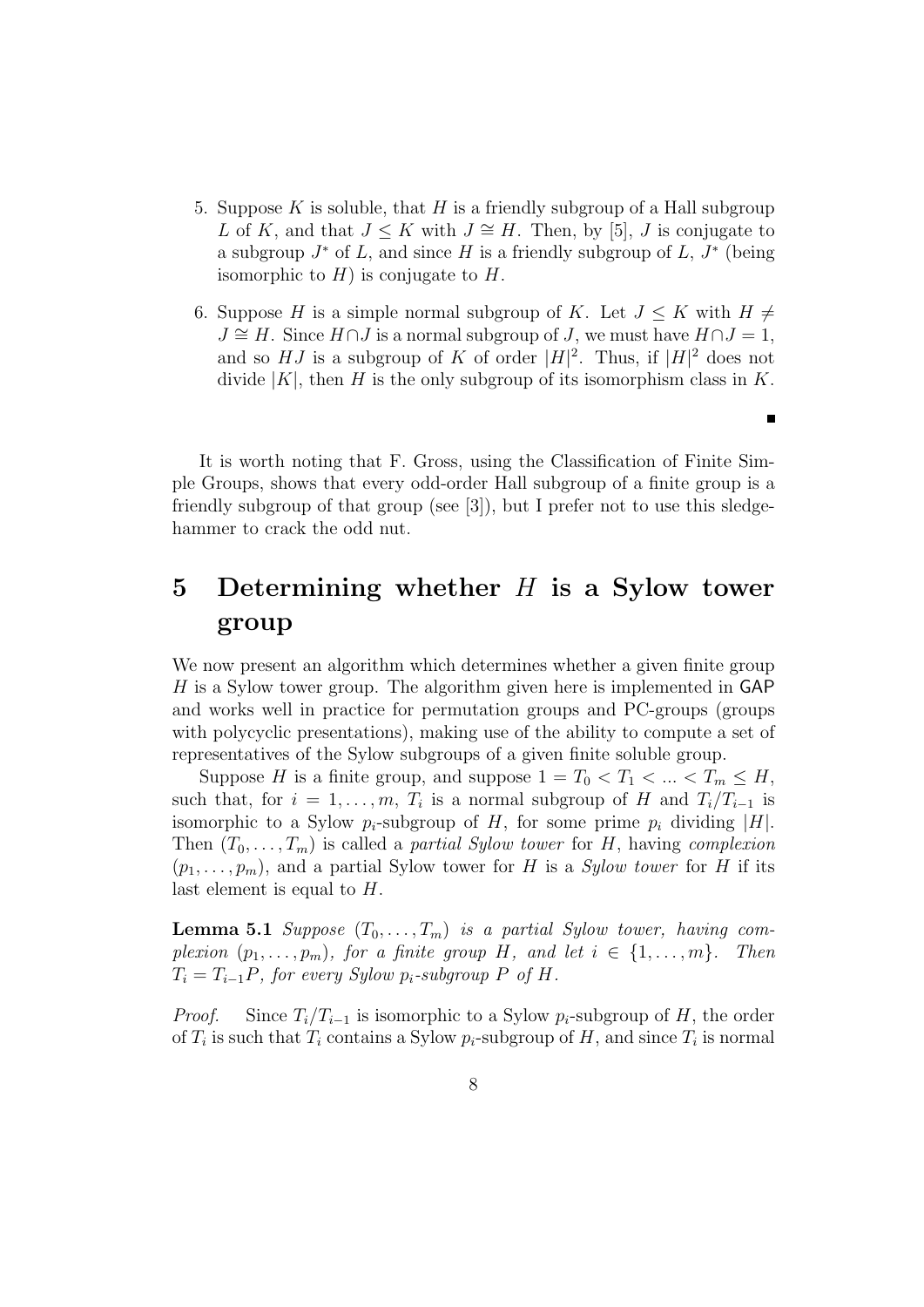in H,  $T_i$  contains every Sylow  $p_i$ -subgroup of H. In addition, since  $p_i$  does not divide  $|T_{i-1}|$ , we conclude that  $T_i = T_{i-1}P$ , for every Sylow  $p_i$ -subgroup P of H.

The following theorem forms the theoretical basis of our iterative algorithm, which, when given a soluble non-nilpotent finite group  $H$ , either ascends a Sylow tower for  $H$ , or when failing to do so, provides a proof that none such exists. The algorithm is detailed in Figure 1, using the LATEX package clrscode. It would be easy to modify this algorithm to compute a Sylow tower for  $H$  when  $H$  is a Sylow tower group, since in that case (after removing the nilpotency check and when  $H \neq 1$ ) the *i*-th iteration of the while-loop of the algorithm constructs in  $T$  the *i*-th term of a Sylow tower, except for the final term, which is  $H$  itself.

**Theorem 5.2** Let H be a Sylow tower group, let  $p_1, \ldots, p_k$  be the distinct primes dividing |H|, and let  $\{P_1, \ldots, P_k\}$  be a set of representative Sylow subgroups of H, with  $P_i$  a Sylow  $p_i$ -subgroup.

Suppose that  $(T_0, \ldots, T_m)$  is a partial Sylow tower for H, with  $m < k$ . Then there exists an  $i \in \{1, \ldots, k\}$  such that  $T_m P_i$  is a normal subgroup of H, and properly contains  $T_m$  (in which case  $(T_0, \ldots, T_m, T_m P_i)$ ) is a partial Sylow tower for H, extending  $(T_0, \ldots, T_m)$ .

*Proof.* Let  $(U_0, \ldots, U_k)$  be a Sylow tower for H, having complexion  $(q_1, \ldots, q_k)$ (thus  $q_1, \ldots, q_k$  is some particular ordering of  $p_1, \ldots, p_k$ ). Now let j be the least element of  $\{1, \ldots, m+1\}$  such that  $q_i$  does not divide  $|T_m|$  (such a j exists), and define *i* by  $p_i = q_j$ .

By the preceding lemma,  $U_{j-1}$  is generated by the union of all the Sylow subgroups for all the primes in  $\{q_1, \ldots, q_{j-1}\}$ , and by the lemma and the definition of j, we see that  $U_{j-1}$  is a subgroup of  $T_m$ . By the definition of i,  $U_j = U_{j-1}P_i$ , and so  $T_m P_i = T_m U_j$ , the product of two normal subgroups of H. Thus  $T_m P_i$  is normal in H, and since  $p_i$  does not divide  $|T_m|$ , we have that  $T_m P_i / T_m$  is isomorphic to  $P_i$ .

#### 5.1 Some counts of Sylow tower groups

The algorithm given in Figure 1 has been implemented as a GAP function, and we use this to determine the number of Sylow tower groups amongst groups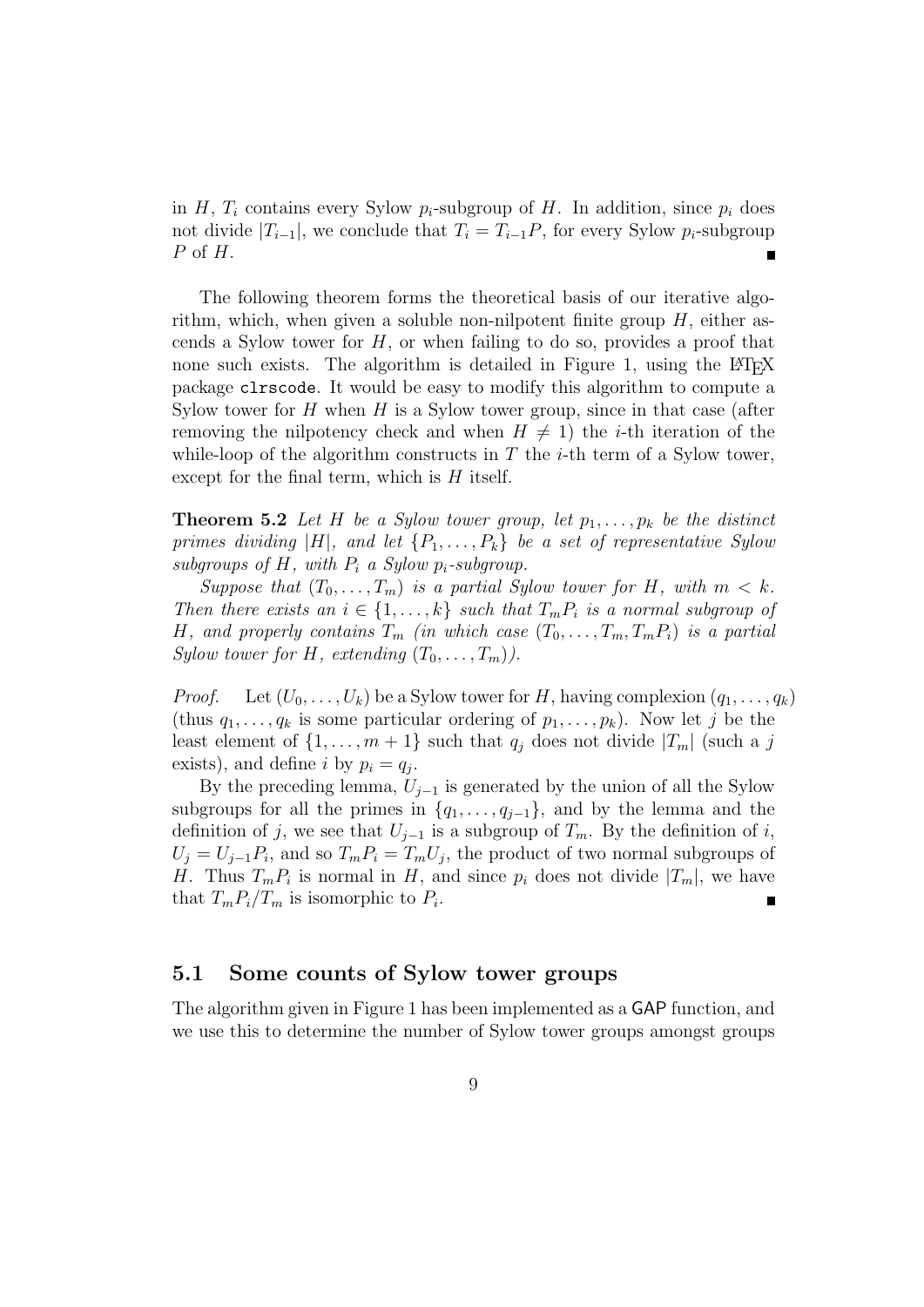Figure 1: Algorithm to determine whether  $H$  is a Sylow tower group

 $ISSYLOWTOWERGROUP(H)$ 

- $\triangleright$  Given a finite group H, this function returns TRUE
- $\triangleright$  if H is a Sylow tower group, and returns FALSE if not.
- if  $H$  is not soluble

then return FALSE;

if  $H$  is nilpotent

then return TRUE;

 $P \leftarrow$  a list of representatives of the non-trivial Sylow subgroups of H;

 $\triangleright$  P contains exactly one Sylow p-subgroup for each prime p dividing |H|.  $T \leftarrow \{1_H\};$ 

while  $\text{Length}(P) > 1$ 

 $\mathbf{do} \triangleright T$  is the highest term of a partial Sylow tower for H,

 $\triangleright T \neq H$ , and |T| is coprime to the order of each element of P.

if there is no Q in P such that  $\langle T, Q \rangle$  is normal in H

then  $\triangleright$  By Theorem 5.2, H cannot be a Sylow tower group. return false;

 $Q \leftarrow$  the first Q in P such that  $\langle T, Q \rangle$  is normal in H;  $T \leftarrow \langle T, Q \rangle;$ 

Remove  $Q$  from  $P$ ;

 $\triangleright$  There is now just one element left in P, T is the last term

 $\triangleright$  of a partial Sylow tower for H, and this partial Sylow tower

 $\triangleright$  can be extended to a Sylow tower by adjoining H itself.

return TRUE;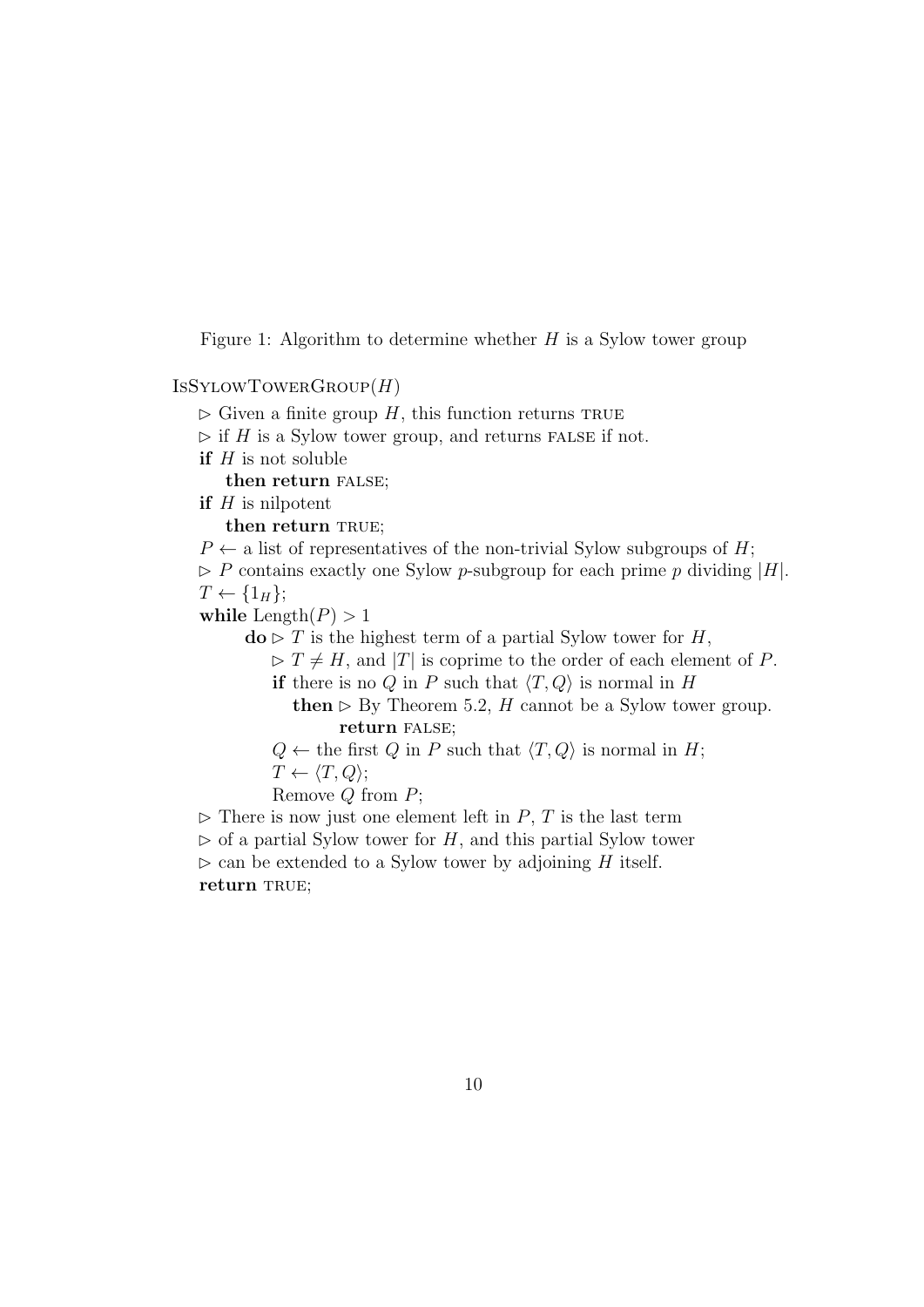of small order, transitive permutation groups of low degree, and primitive permutation groups of modest degree. All timings are in CPU-seconds on a Pentium i5 PC running Linux.

Using the GAP library of small groups, we obtain a list of the 7012 groups (up to isomorphism) of order at most 255. We determine that 6836 of these are Sylow tower groups in about 4 seconds. This compares with 6998 of the groups being soluble, 6590 being supersoluble, and 3722 being nilpotent.

Using the GAP library of transitive groups, we obtain a list of the 4952 transitive groups (up to permutation isomorphism) of degrees 2 to 23. We determine that 2772 of these are Sylow tower groups in about 95 seconds. This compares with 4212 of the groups being soluble, 1819 being supersoluble, and 1487 being nilpotent.

Using the GAP library of primitive groups, we obtain a list of the 2269 primitive groups (up to permutation isomorphism) of degrees 2 to 256. We determine that 702 of these are Sylow tower groups in about 22 seconds. This compares with 939 of the groups being soluble, 438 being supersoluble, and 54 being nilpotent.

### 6 Acknowledgements

I thank Peter Cameron for coming up with the concept of a friendly subgroup, and I am grateful to Reinhard Laue for reading an early draft of this paper and making interesting and useful comments.

### References

- [1] Z. Eslami, Classification of designs with nontrivial automorphism groups, J. Combin. Des. 14 (2006), 479–489.
- [2] The GAP Group, GAP Groups, Algorithms, and Programming, Version 4.8.3, 2016, http://www.gap-system.org/
- [3] F. Gross, Conjugacy of odd order Hall subgroups, Bull. Lond. Math. Soc. **19** (1987), 311-319.
- [4] E. Haberberger, A. Betten and R. Laue, Isomorphism classification of t-designs with group theoretical localisation techniques applied to some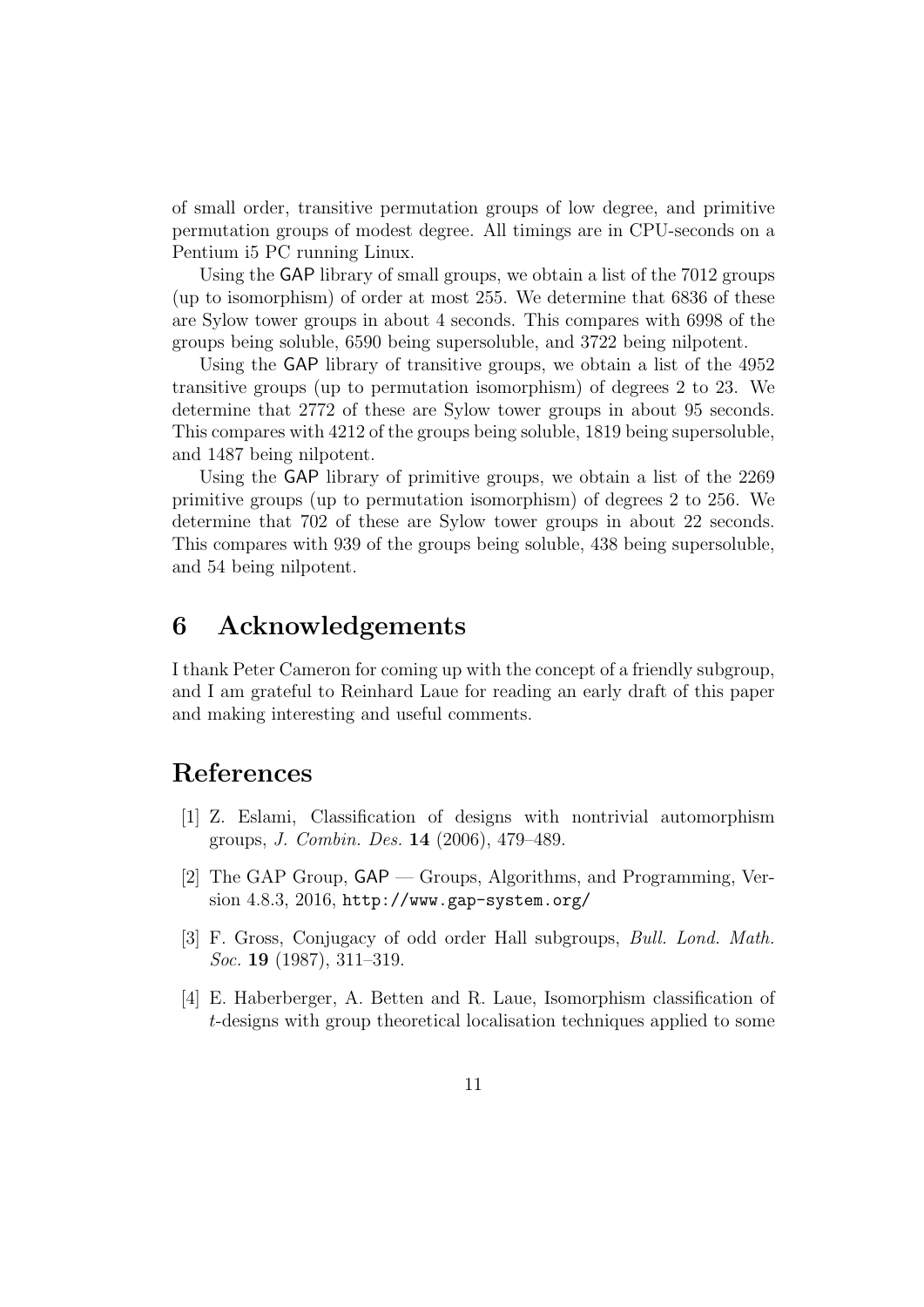Steiner quadruple systems on 20 points, *Congr. Numer.* **142** (2000), 75–96.

- [5] P. Hall, A note on soluble groups, J. Lond. Math. Soc. 3 (1928), 98–105.
- [6] P. Hall, Theorems like Sylow's, Proc. Lond. Math. Soc. (3) 6 (1956), 286–304.
- [7] M. Iurlo and S. Rajola, A computer search of maximal partial spreads in PG $(3, q)$ , arXiv:1011.5338 (2011), 10 pp.
- [8] C. Jefferson, E. Jonauskyte, M. Pfeiffer and R. Waldecker, Minimal and canonical images, arXiv:1703.00197 (2017), 32 pp.
- [9] P. Kaski, Isomorph-free exhaustive generation of designs with prescribed groups of automorphisms, SIAM J. Discrete Math. 19 (2005), 664–690.
- [10] R. Laue, Constructing objects up to isomorphism, simple 9-designs with small parameters, in Algebraic Combinatorics and Applications (A. Betten et al., eds), Springer, Berlin-Heidelberg, 2001, 232–260.
- [11] R. Laue, Solving isomorphism problems for *t*-designs, in *Designs 2002*: Further computational and constructive design theory (W.D. Wallis, ed.), Kluwer, Boston, 2003 (Paperback version: Springer, New York, 2012), 277–300.
- [12] S. Linton, Finding the smallest image of a set, in ISSAC 2004: Proceedings of the 2004 International Symposium on Symbolic and Algebraic Computation (J. Gutierrez, ed.), ACM Press, New York, 2004, 229–234.
- [13] B.D. McKay and A. Piperno, Practical graph isomorphism, II, J. Symbolic Comput.  $(2013)$  60, 94-112.
- [14] L.H. Soicher, On the structure and classification of SOMAs: generalizations of mutually orthogonal Latin squares, Electron. J. Combin. 6  $(1999), \#R32, 15$  pp.
- [15] L.H. Soicher, The DESIGN package for GAP, Version 1.6, 2011, http://designtheory.org/software/gap\_design/
- [16] L.H. Soicher, The GRAPE package for GAP, Version 4.7, 2016, http://www.maths.qmul.ac.uk/~leonard/grape/